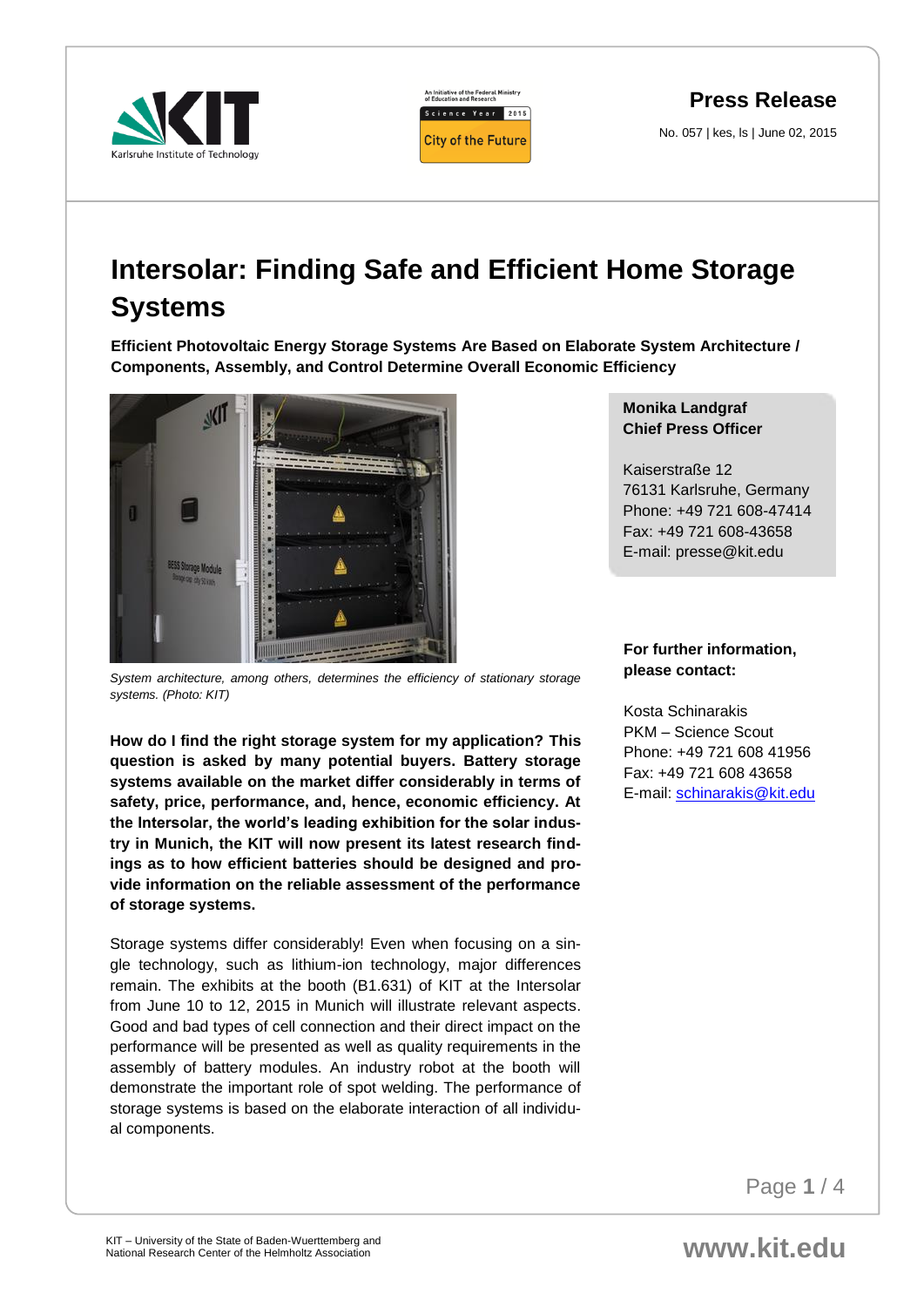**Press Release**



An Initiative of the Federal Ministry<br>of Education and Research Science Year 2015 **City of the Future** 

No. 057 | kes, ls | June 02, 2015

"Thanks to our daily research work, we have an extremely good overview of the market," Dr. Andreas Gutsch of the Competence E Project of Karlsruhe Institute of Technology (KIT) says. Performance tests are standard practice at KIT. They are carried out using own laboratory prototypes and nearly all commercially available lithiumion cells that might be applied in stationary storage systems for comparison purposes. Experience shows that the performance of the various cells differs over a wide range. Compared to photovoltaic modules, the range of performance of storage systems is extremely large. "The customer is left alone. Nearly all tested cells are available in systems on the German market. Prices of the storage systems vary largely, but they do not have anything to do with the economic efficiency and performance. As regards the price-performance relation, the market is completely intransparent and some of the systems sold are not worth their money in terms of performance."

It takes around 3000 charge and discharge processes until the profits produced by a stationary storage system balance out the investment costs. Only after 3000 full cycles until the end of the battery service life do storage systems operate profitably. KIT performance tests, however, revealed that some cells lose 30% of their capacity after 1000 full cycles already. With these capacity losses, the stationary storage systems can no longer be operated in an economically efficient manner.

Apart from cycle stability, internal resistance of the cells determines the performance of a storage system. Aging of batteries, hence, is reflected by two major features: Capacity decreases or internal resistance of the cells increases. With increasing internal resistance, more electrical energy in the form of heat is lost. Consequently, the increase in internal resistance is a parameter reflecting the increase in battery warming with battery aging. "If you would like to know whether a battery manufacturer offers good systems, do not only ask for cycle stability, but also for the increase in internal resistance with aging and the handling of this problem," Gutsch emphasizes. "This aspect should be considered in the thermal management of the battery."

The efficiency of a complete system is determined by the whole chain from the solar generator to the battery, inclusive of the battery inverter, to the consumer. "Very good battery systems with lithiumion cells reach efficiencies in the range of 99% today. This is the basis of an excellent total system efficiency. All additional components in the system reduce efficiency," explains Dr. Olaf Wollersheim, who heads the Competence E Project together with Gutsch. It is not only important to use highly efficient lithium-ion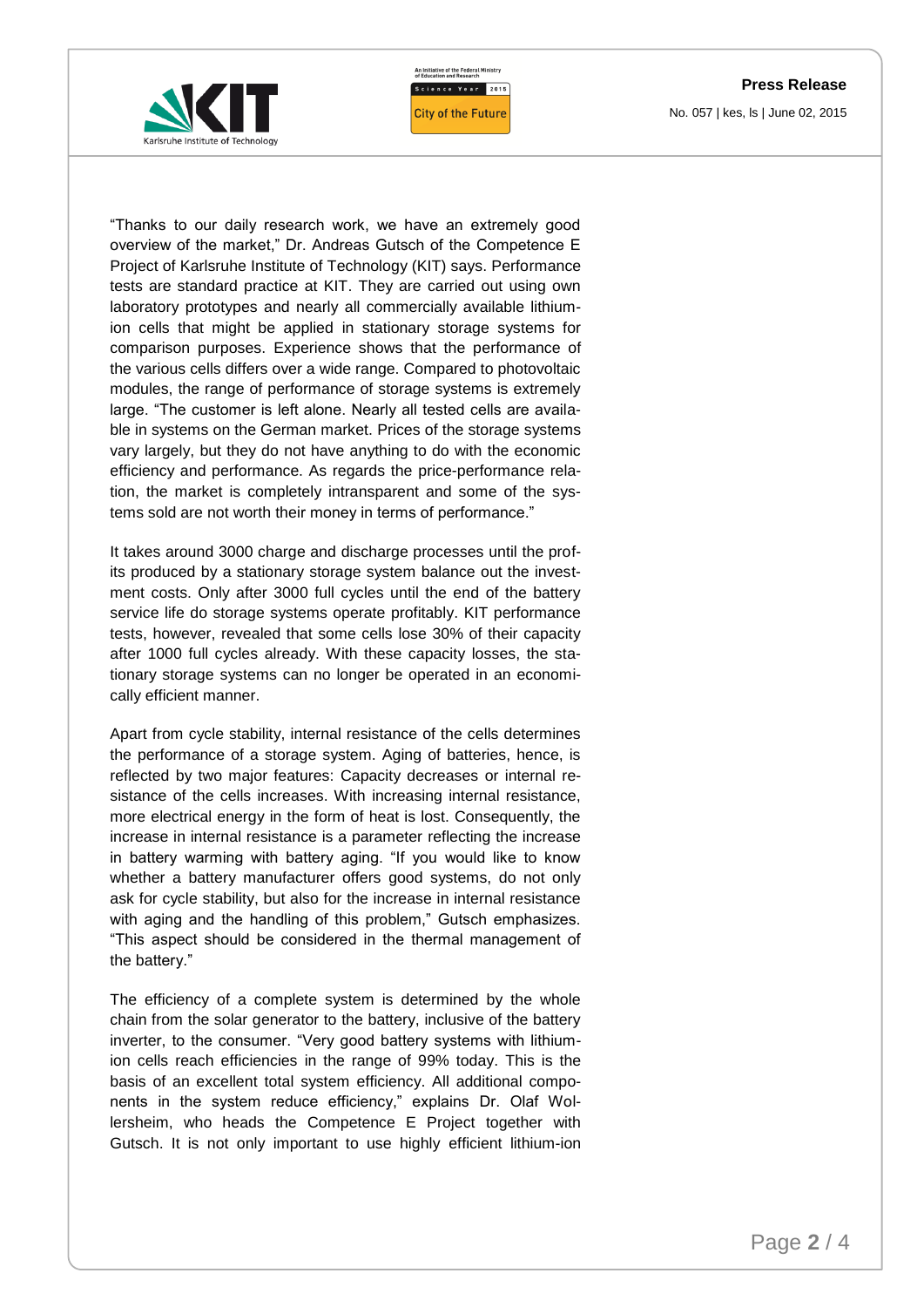**Press Release** No. 057 | kes, ls | June 02, 2015





cells, but also to dimension the overall system adequately for the specific application. An optimum system efficiency is achieved, if the performances of the individual components are adjusted precisely. Apart from system architecture, battery efficiency is influenced by the cell and battery module connection technologies. "Here, commercial systems differ considerably: An expensive system with bestin-class cells may quickly become a middle- or low-class storage system as a result of bad connection technologies. Home storage systems may be economically efficient today and electricity purchase costs may be reduced by increasing own consumption from photovoltaic systems. Everything depends on the right system for the respective application."

**The Competence E project covers all economically relevant research aspects from the battery material to the electric storage system in a way that is unique in Germany. With an open technology platform for electric energy storage systems, the systemic approach is aimed at developing industrially applicable solutions and their production methods. Thanks to integration along the chain of values added, battery systems with an energy density of 250 Watt-hours/kg are to be manufactured at costs of EUR 250 per kilowatt-hour by 2018. This will be an important step towards the energy turnaround and reaching climate protection objectives: Increased storage capacity of stationary storage systems to compensate the fluctuation of renewable energies and enhance the range of electric vehicles for increased acceptance.** 

Find more on the Competence E Project at:

<http://www.competence-e.kit.edu/english/>

**KIT possesses extensive scientific competences for research into, development, and integrated planning of the city of the future in all major aspects. Scientists of five KIT Centers – Climate and Environment; Energy; Mobility Systems; Humans and Technology; Informations, Systems, Technologies – work on studies and the sustainable design of urban spaces from their disciplines' perspective and in an inter- and transdisciplinary manner**.